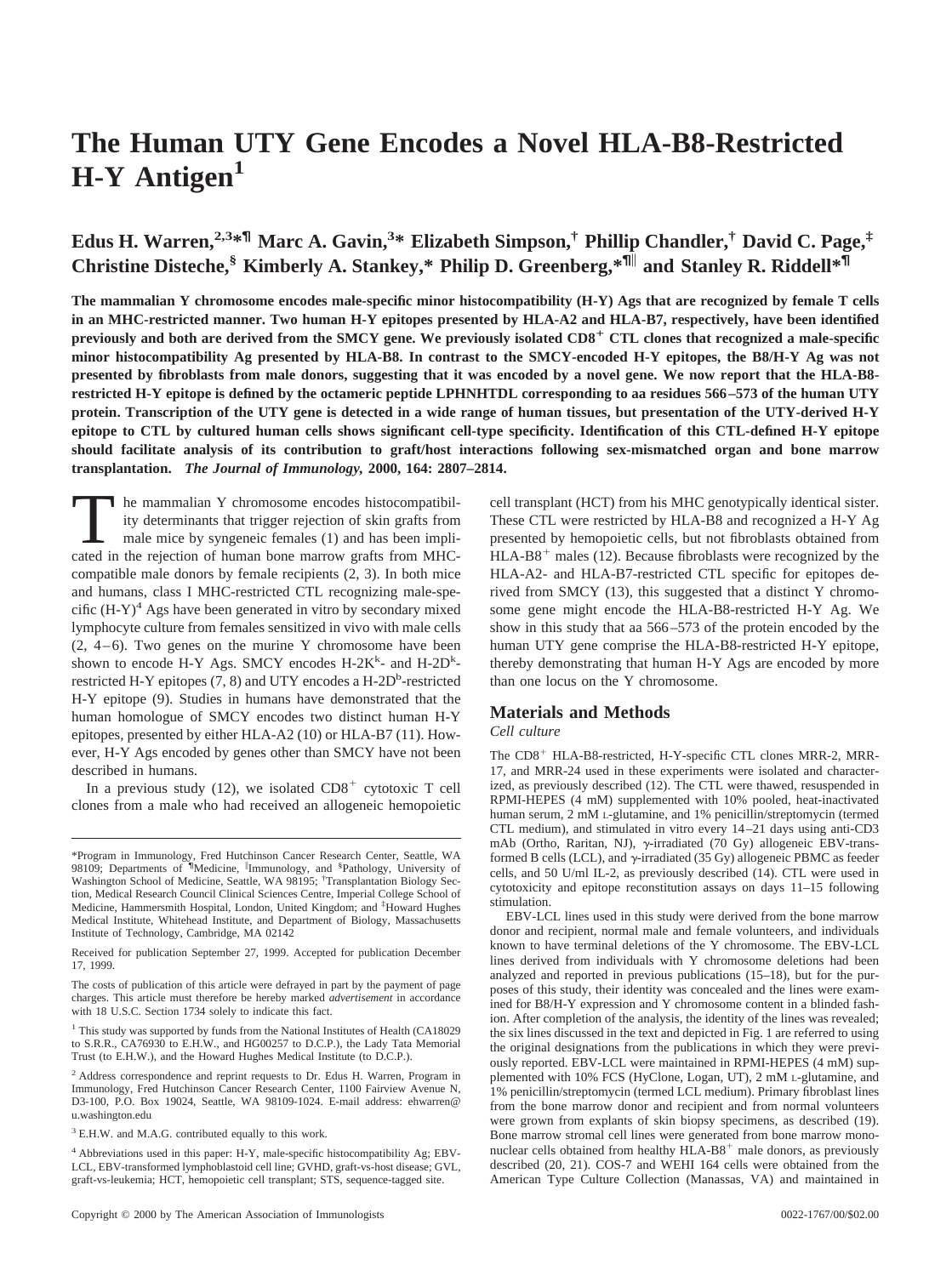#### Table I. *Oligonucleotide primer pairsa*

| Fene.        | 5' Primer                     | Restriction<br>Site | 3' Primer                           | Restriction<br>Site |
|--------------|-------------------------------|---------------------|-------------------------------------|---------------------|
| <b>DFFRY</b> | GGGGTACCGTGTCAAGTATGACAGCCATC | KpnI                | AATTCGAGCGGCCGCTTTTCACTGATCCTTCATCT | <i>Not</i> I        |
| DBY          | GGGGTACCAGGGATGAGTCATGTGGTG   | KpnI                | GGAATTCTGCAAAGCAGATTCAGTTGC         | EcoRI               |
| <b>UTY</b>   | GGGGTACCGTTTCCATGAAATCCTGCGC  | KpnI                | GCTCTAGACCAGTGGTGCAGAAATTTCC        | <b>X</b> bal        |

*<sup>a</sup>* Oligonucleotide primer pairs used to amplify the entire coding sequence of the DFFRY (Genbank accession no. AF000986), DBY (Genbank AF000985), and UTY (Genbank AF000994) genes from first-strand cDNA prepared from EBV-LCL from a healthy HLA-B8<sup>+</sup> male donor. All sequences are written 5' to 3'. Each primer sequence contains in its 5' portion the recognition sequence (underlined) of a restriction enzyme which facilitated cloning of the PCR-amplified sequence into a cDNA expression vector.

DMEM supplemented with 10% FCS, 2 mM L-glutamine, and 1% penicillin/streptomycin (termed complete medium).

#### *Cytotoxicity assays*

For cytotoxicity assays,  $1-2 \times 10^6$  EBV-LCL, fibroblasts, or bone marrow stromal cells were labeled overnight at  $37^{\circ}$ C with 100  $\mu$ l <sup>51</sup>Cr, washed twice, dispensed into triplicate cultures at  $5 \times 10^3$  target cells/well in 96-well round-bottom microtiter plates, and incubated for 4 h with effector T cells at various E:T ratios in a total volume of 200  $\mu$ l. In some experiments, 51Cr-labeled target cells were pulsed with various concentrations of synthetic peptides for 30 min at 18°C before being used in the cytotoxicity assay. Percentage of specific lysis was calculated using the standard formula (12).

#### *Transfection of COS-7 cells and cytokine release assays*

COS-7 cells were transiently cotransfected with cDNA expression vectors (pcDNA3.1; Invitrogen, San Diego, CA) encoding a class I MHC allele and a selected gene from the human Y chromosome. COS-7 cells were plated the day before transfection at  $7 \times 10^3$  cells/well into 96-well flat-bottom microtiter plates, washed once with PBS, and overlaid in duplicate or triplicate with 50  $\mu$ l Opti-MEM I (Life Technologies, Gaithersburg, MD) containing 50 ng of plasmid DNA encoding the Y chromosome gene of interest, 25 ng of plasmid DNA encoding an MHC class I allele, and 0.35  $\mu$ g Lipofectamine (Life Technologies). After  $4-5$  h at  $37^{\circ}$ C,  $50 \mu$ l of DMEM containing 20% (v/v) FCS was added to each well. The medium in each well was replaced at 24 h after transfection with 200  $\mu$ l complete medium, and again at 48 h after transfection with 200  $\mu$ l of a cell suspension containing  $2 \times 10^4$  H-Y-specific T cells in Iscove's medium supplemented with 10% human serum, 2 mM L-glutamine, 1% penicillin/streptomycin, and  $5 \text{ U/ml}$  IL-2.

Supernatants from COS-7/T cell cocultures were harvested after 24 h and assayed for the presence of TNF and IFN- $\gamma$ . The TNF assay was performed by immediately transferring  $100 \mu l$  of supernatant from COS-7/T cell cocultures to 96-well flat-bottom microtiter plates containing  $3.5 \times$  $10^4$  TNF-sensitive WEHI 164 cells/well in 100  $\mu$ l of complete medium supplemented with 4  $\mu$ g/ml actinomycin D (Sigma, St. Louis, MO) and 50 mM LiCl (22). After 16 h at  $37^{\circ}$ C, 20  $\mu$ l of Alamar blue (BioSource International, Camarillo, CA) was added to each well. Viability of the WEHI cells in each well was determined 24 h later by measuring the absorbance at 570 and 630 nm. In each assay, absorbance at 570/630 nm was also measured in identical wells to which standard dilutions of recombinant TNF (Genzyme, Cambridge, MA) had been added. Supernatants from COS-7/T cell cocultures were also assayed for the presence of IFN- $\gamma$ by ELISA (Endogen, Woburn, MA).

#### *Flow cytometry*

Aliquots of  $5 \times 10^5$  cells were washed once in PBS/2% FCS, stained with a FITC-conjugated HLA-B8-specific mAb (One Lambda, Los Angeles, CA) or a FITC-conjugated murine IgG2a isotype control (Becton Dickinson Immunocytometry Systems, Mountain View, CA), and analyzed in a FACSCalibur cytometer with Cellquest software (Becton Dickinson Immunocytometry Systems).

#### *STS content mapping of Y chromosome deletion mutants*

Genomic DNA was isolated from EBV-LCL using QIAamp spin columns (Qiagen, Chatsworth, CA), according to the manufacturer's instructions. Oligonucleotide primer pairs specific for STSs previously mapped to the Y chromosome (18) were used to amplify via PCR the corresponding Ychromosomal target sequences from genomic DNA of each cell line. Amplification of STSs was performed in  $25-\mu l$  reactions containing dATP, dTTP, dCTP, and dGTP at 200  $\mu$ M each, 1.6 mM MgCl<sub>2</sub>, each primer at  $1 \mu$ M, 1 U platinum *Taq* DNA polymerase (Life Technologies), and 500 ng

genomic DNA template, using previously described thermal cycling protocols (18). Aliquots (8  $\mu$ l) of each PCR reaction were separated electrophoretically on 2% agarose or 5% polyacrylamide gels, and cell lines were scored as positive or negative for each STS on the basis of the presence or absence, respectively, of a band of the appropriate size (18). Genomic DNA extracted from EBV-LCL derived from normal male and female donors served as positive and negative controls, respectively.

#### *PCR cloning of Y chromosome genes*

Pairs of oligonucleotide primers (Table I) containing selected 5' restriction sites and complementary to sequences spanning the translation start and translation stop sites of the human DFFRY (GenBank accession no. AF000986), DBY (AF000985) and UTY (AF000994) genes were used to amplify the entire coding sequence of the corresponding genes from first strand cDNA prepared from EBV-LCL from a healthy HLA-B8<sup>+</sup> male donor. Briefly, total RNA was isolated from  $1 \times 10^7$  EBV-transformed lymphoblastoid cells using STAT-60 (Tel-Test, Friendswood, TX), then reverse transcribed (Superscript II; Life Technologies) and amplified using the Clontech Advantage cDNA PCR kit (Clontech Laboratories, Palo Alto, CA), according to the manufacturer's instructions. The RT-PCR product was digested with the appropriate combination of restriction enzymes (Table I), ligated into the corresponding sites of pcDNA3.1 (Invitrogen), and transformed into DH10<sup>a</sup> *Escherichia coli*. Minipreps of plasmid DNA were made from five to six individual colonies from each ligation reaction using standard protocols.

#### *Peptide synthesis*

Peptides were synthesized on a model 432A Synergy Peptide Synthesizer (Perkin-Elmer Applied Biosystems, Norwalk, CT).

#### *Northern blot analysis*

A 1.3-kb *Pst*I-*Bam*HI fragment of the UTY gene (corresponding to nt  $2570-3882$  of GenBank accession no. AF000994) was labeled with  $32P$ using the Random Prime Labeling Kit (Boehringer Mannheim, Indianapolis, IN) and used to probe a dot-blot array of  $poly(A)^+$  RNA extracted from 50 different human tissues (Human RNA Master Blot; Clontech) or Northern blots of  $poly(A)^+$  RNA extracted from cultured human cells. Hybridization was performed overnight at 65°C in the presence of 100  $\mu$ g/ml sheared salmon sperm DNA (Life Technologies) and 6  $\mu$ g/ml human  $C_0t$ -1 DNA. RNA for the Northern blots was prepared by extracting total RNA from  $50-100 \times 10^6$  EBV-LCL, fibroblasts, or bone marrow stromal cells derived from normal HLA-B8<sup>+</sup> male donors using RNeasy spin columns (Qiagen), then purifying the  $poly(A)^+$  fraction using Oligotex (Qiagen) beads.

#### **Results**

# *The gene encoding the HLA-B8-restricted H-Y Ag maps to either the proximal short arm or proximal long arm of the Y chromosome*

The  $CD8<sup>+</sup>$  CTL clones MRR-2, MRR-17, and MRR-24 recognized EBV-LCL lines from  $HLA-B8$ <sup>+</sup> male donors, but not  $HLA$ - $B8<sup>+</sup>$  female donors, suggesting that expression of the B8-restricted Ag was controlled by a gene or genes on the Y chromosome (12). To determine the location of this Y chromosome gene, these three CTL clones were assayed for lytic activity against EBV-LCL derived from individuals known to carry terminal deletions of the Y chromosome. Forty-one such EBV-LCL lines were screened by flow cytometry for expression of HLA-B8. Nine lines that expressed HLA-B8 were identified, and these were then tested as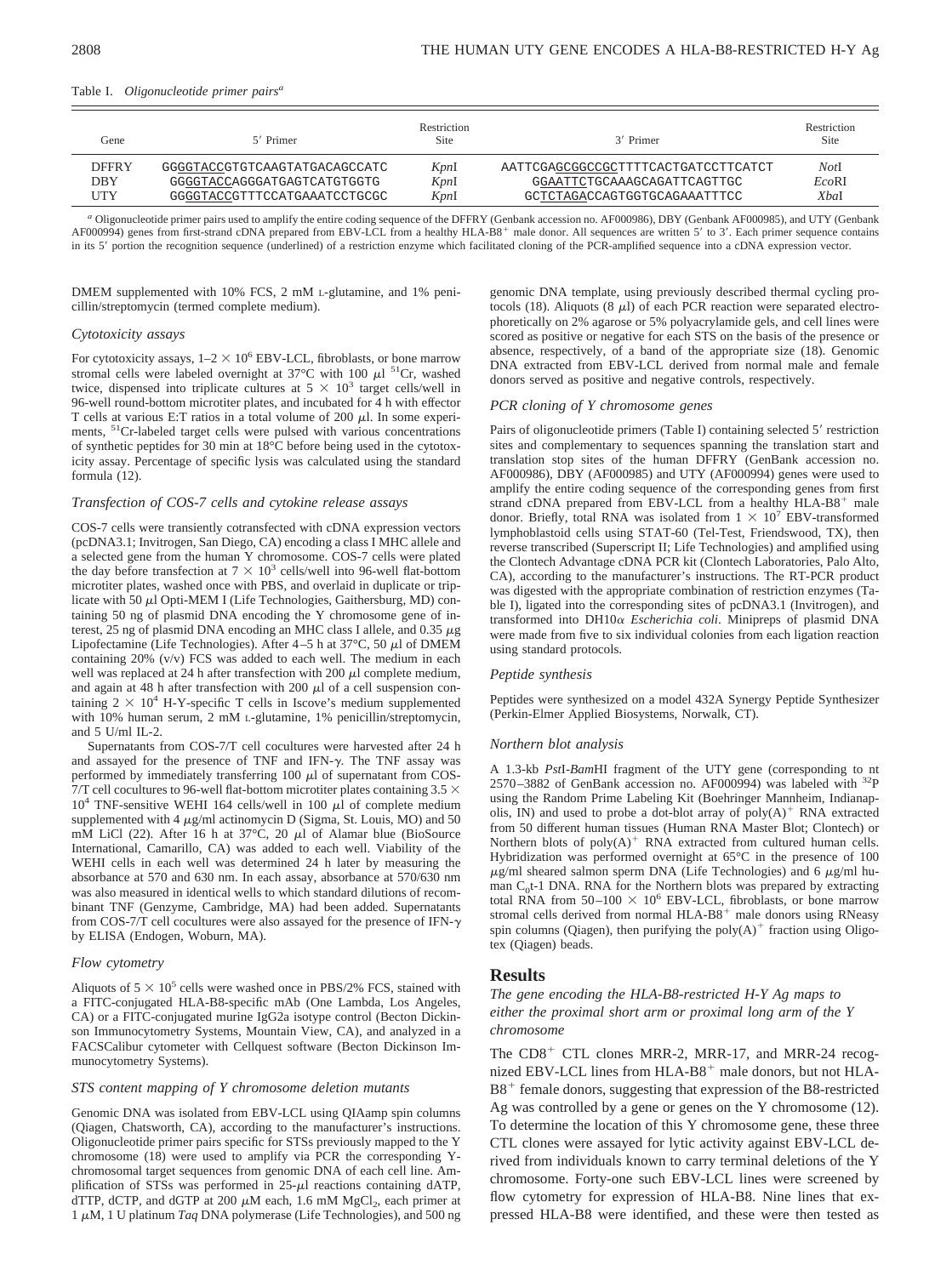# **B8/HY**



**FIGURE 1.** The gene encoding the HLA-B8-restricted H-Y epitope maps to the Y chromosome interval defined by the STSs sY69 and sY88. B8/H-Y Ag expression (indicated in the column at *upper right*) in EBV-LCL lines derived from HLA-B8<sup>+</sup> individuals known to carry terminal deletions of the Y chromosome was established by testing the lines in a 4-h  $^{51}$ Cr release assay with three B8/H-Y-specific CTL clones, MRR-2, MRR-17, and MRR-24, at an E:T ratio of 10:1. +, Indicates specific lysis of  $>20\%$ ; -, indicates specific lysis of  $\leq 2\%$ , with all three clones. Y chromosome content was determined by testing genomic DNA extracted from each LCL line for the presence of 13 STSs previously mapped to the short (Yp; *left*) or long (Yq; *right*) arms of the Y chromosome (18). The location of each STS along the 43-interval deletion map of the Y chromosome is indicated; the centromere maps to interval 4B, which is shaded gray. Y chromosome content of six of the LCL lines is shown by a double-ended arrow that encompasses all of the STSs for which each line tested positive. Localization of the Yq breakpoint for lines WHT1162 and CO was further refined using published data (18). In the *lower half* of the figure, the deletion interval to which previously identified Y chromosome genes have been mapped is indicated (18, 23). The genes are organized into two groups, testis-specific genes and widely expressed genes with X homologues, as previously defined (23). The AMELY gene, whose expression appears limited to the developing tooth bud, is included in the latter category because it has an X homologue and is expressed outside the testes (24). Line WHT950 was previously reported (16), line WHT1162 was initially published as patient 5 (15), WHT1869 was previously reported (18), and lines CO and MN were previously reported (17).

targets for the three B8/H-Y-specific CTL clones in a 4-h  ${}^{51}Cr$ release assay. Five of the LCL lines were lysed (specific lysis  $>$ 20% at an E:T ratio of 10:1 by all three clones), while the remaining four were not (specific lysis  $\leq 2\%$  at an E:T ratio of 10:1).

Genomic DNA was harvested from each of the nine lines to determine their Y chromosome content by the technique of STS content mapping (18). Lines were scored for the presence or absence of six previously mapped STSs distributed over the short arm of the Y chromosome (Yp) and seven STSs distributed over the long arm (Yq) (18). All four LCL lines that failed to express B8/H-Y were positive for one or more STSs on Yp, but negative for all STSs on Yq. One of these lines, WHT950, was positive for the five most distal Yp STSs of the six that were evaluated, thereby excluding distal Yp as the locus for the B8/H-Y gene (Fig. 1). Of the five LCL lines that were lysed by B8/H-Y-specific CTL, two (DP-53, MN) were positive for all six STSs on Yp and all seven STSs on Yq; the remaining three lines were positive for all six of the Yp STSs tested, and for one or more of the STSs on proximal Yq. One of these lines, CO, appeared to have a Yq breakpoint distal to deletion interval 5G, but proximal to deletion interval 5O (Fig. 1). The other two lines, WHT1869 and WHT1162, appeared to have Yq breakpoints that mapped proximal to deletion interval 5G (Fig. 1). Significantly, all three lines were negative for the STS sY123, which has previously been mapped to deletion interval 5O on the Y chromosome that is known to encode the SMCY gene (23). Thus, the results of STS content mapping excluded SMCY as the gene encoding B8/H-Y and suggested that the gene or genes controlling expression of B8/H-Y mapped to that region of the Y chromosome defined by the STSs sY69 and sY88 and between deletion intervals 4A and 5D (Fig. 1).

#### *The UTY gene encodes the B8/H-Y Ag*

The region of the human Y chromosome lying between the markers defined by sY69 and sY88 has been shown in previous studies to contain at least nine distinct expressed genes (23). Four of these genes, PRY, TTY1, TTY2, and TSPY, are expressed exclusively in the testes (23), and another, AMELY, is expressed solely in the developing tooth bud (24). Thus, these five genes were thought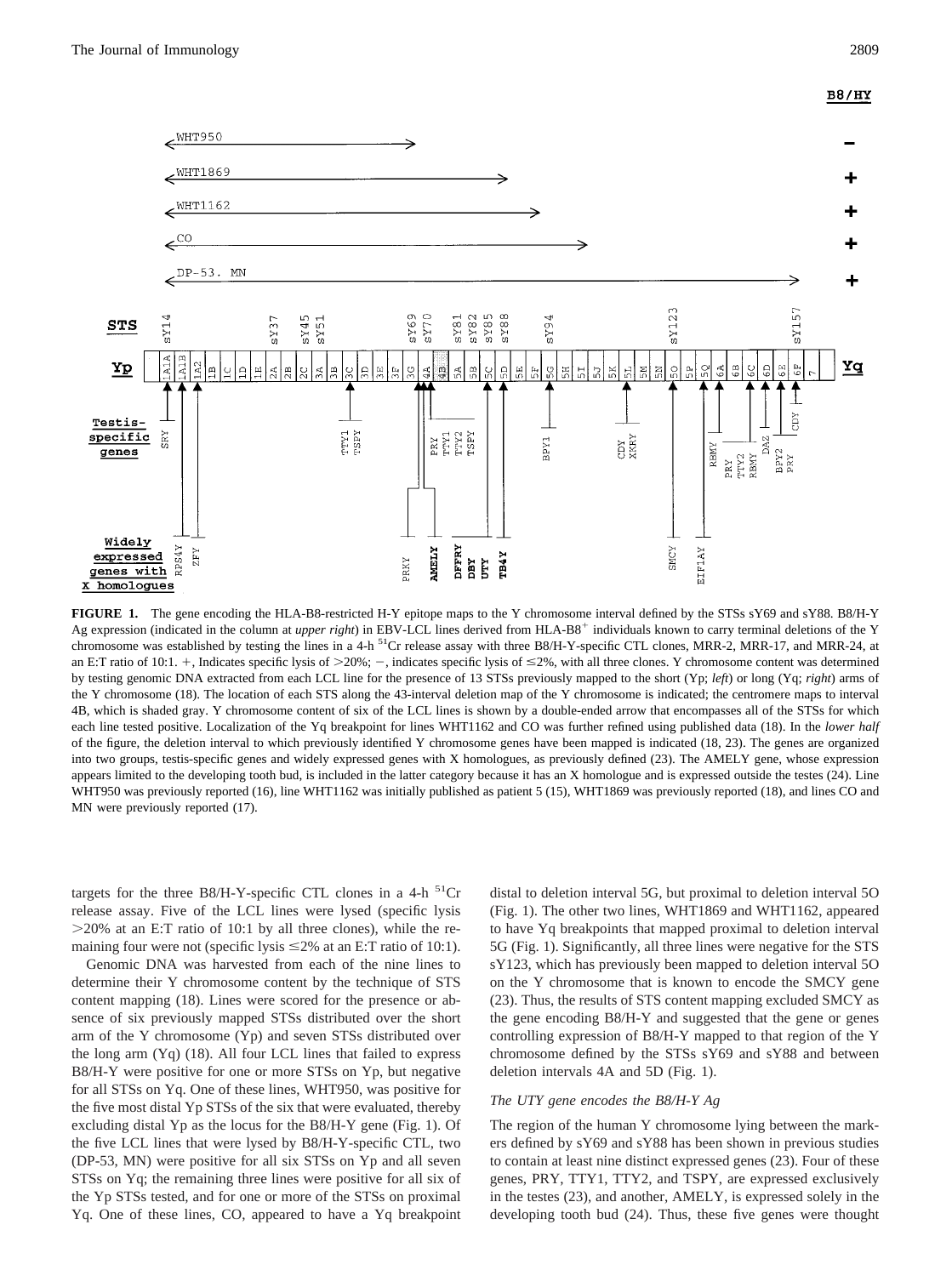

**FIGURE 2.** Amino acid residues 566–573 of the UTY gene comprise the HLA-B8-restricted H-Y Ag. *A*, Transient transfection of a UTY cDNA into COS-7 cells reconstitutes the B8/H-Y epitope and stimulates TNF and IFN- $\gamma$  release from B8/H-Y-specific CTL clone MRR-24. MRR-24 CTL were cultured for 24 h in triplicate wells with COS-7 cells that had been transfected 48 h previously with vector pcDNA3 (Invitrogen) or pcDNA3 containing a UTY cDNA, in conjunction with either pcDNA3/HLA-A3 ( $\circ$ ) or pcDNA3/HLA-B8 ( $\triangle$ ). Supernatants were harvested and assayed for the presence of TNF (*left*) or IFN- $\gamma$  (*right*). The units on the ordinate of the TNF panel (*left*) were intentionally inverted so that, in both panels, increasing cytokine release would be indicated in the upward direction. *B*, The B8/H-Y epitope is encoded by a  $\sim$ 173-nt interval in the 5' half of the UTY gene. B8/H-Y-specific CTL from clone MRR-24 were cultured with COS-7 cells transfected with a HLA-B8 cDNA and UTY cDNAs with nested 3' deletions, and the supernatants were harvested after 24 h and assayed for TNF and IFN-y release. The size of each UTY cDNA is indicated by an arrow above a map of the UTY gene (GenBank accession no. AF000994) on which the relative positions of the translation start and stop sites and several restriction sites are noted. cDNAs that stimulated HLA-B8-dependent TNF and IFN-y release from MRR-24 CTL are indicated by  $+$  in the *right-hand column*. The amino acid sequence of the predicted UTY protein encoded by the interval between the *Pst*I and *Nco*I sites at nt 2570 and 2743, respectively, is aligned with the homologous sequence from the X chromosome-encoded UTX gene. Residues at which there is identity between the two sequences are indicated by a vertical bar. Boxes are drawn around the octameric sequence LPHNHTDL in UTY and the homologous octameric sequence LPHNRTNL of UTX. *C*, Evaluation of synthetic LPHNHTDL and LPHNRTNL peptides for B8/H-Y epitope-reconstituting activity. Female HLA-B8<sup>+</sup> EBV-LCL, derived from the hemopoietic cell donor from whom the B8/H-Y-specific CTL were generated, were labeled overnight with <sup>51</sup>Cr, then pulsed with various concentrations of each of the two peptides, and used as targets for B8/H-Y-specific CTL clone MRR-24 in a 4-h cytotoxicity assay. The E:T ratio was 5:1. Comparable results were obtained with B8/H-Y-specific CTL clones MRR-2 and MRR-17 (not shown), and the reproducibility of the results was demonstrated in three separate experiments.

unlikely to encode the B8/H-Y Ag. The other four, DFFRY, DBY, UTY, and TB4Y, are expressed in a wider range of tissues, including hemopoietic cells (23). All four genes also have functional homologues on the X chromosome that encode similar, but not identical, proteins. Thus, sequence divergence between these four Y chromosome genes and their X chromosome homologues could have created a male-specific T cell epitope. Because the short (44 aa) protein encoded by the TB4Y gene contained within it no peptide sequences predicted to bind to the HLA-B8 molecule (25), analysis of this gene was not pursued further.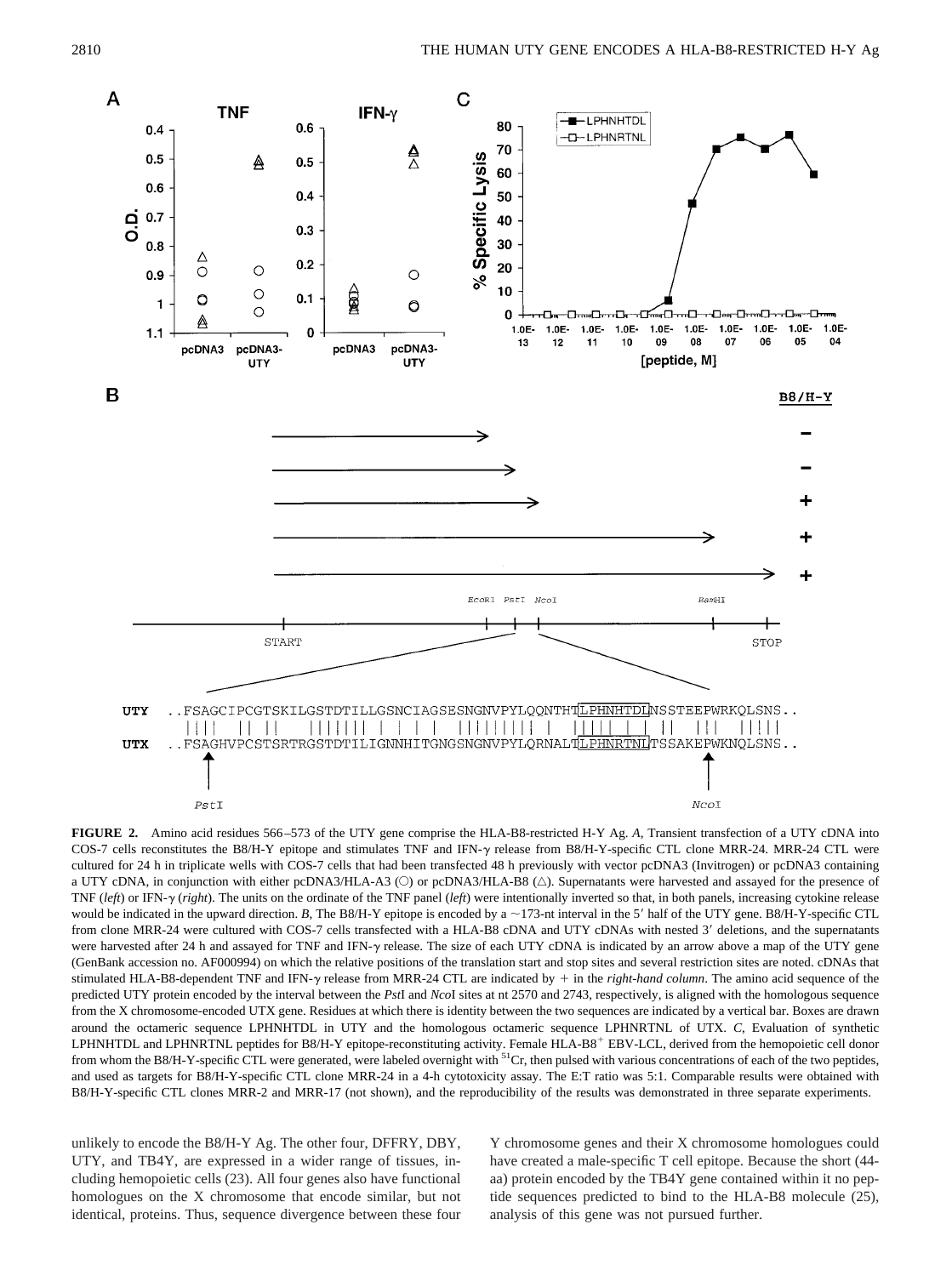

**FIGURE 3.** Analysis of UTY gene expression. A, RNA dot-blot analysis of UTY expression in 50 different human tissues. An array of poly(A)<sup>+</sup> RNA extracted from the human tissues shown in the legend (left) and adjusted to reflect a comparable level of transcriptional activity (RNA Master Blot; Clontech) was probed with a 32P-labeled 1.3-kb UTY cDNA restriction fragment spanning the interval between nt 2570 and 3882. *B*, Northern analysis of UTY expression in cultured human cells. Poly(A)<sup>+</sup> RNA (1.5 µg/lane) from EBV-LCL (*lane 1*), dermal fibroblasts (*lanes 2* and 3), and bone marrow stromal cells (*lane 4*) derived from two normal HLA-B8<sup>+</sup> males was size fractionated on a formaldehyde/1.2% agarose gel and probed with the same 1.3-kb UTY cDNA fragment as in *A*.

To determine whether DFFRY, DBY, or UTY encoded the B8/ H-Y epitope, cDNAs for each of these genes were cloned into pcDNA3 and transiently cotransfected with a plasmid encoding HLA-B8 or a plasmid encoding HLA-A3 into COS-7 cells. The COS transfectants were then cultured with B8/H-Y-specific CTL and the supernatants assayed for the presence of TNF and IFN- $\gamma$ . Expression of the cDNAs for DFFRY and DBY together with HLA-B8 did not stimulate either TNF or IFN- $\gamma$  release from B8/ H-Y-specific CTL (data not shown). However, expression of a UTY cDNA stimulated both TNF and IFN- $\gamma$  release from B8/H-Y-specific CTL in a HLA-B8-dependent fashion (Fig. 2*A*). These data demonstrated that the B8/H-Y epitope is derived from UTY.

# *Identification of the B8/H-Y peptide*

The location of the B8/H-Y epitope within the UTY gene was identified by generating a panel of nested deletions of the UTY  $cDNA$  lacking variable amounts of the  $3'$  portion of the UTY gene, and cotransfecting these with a plasmid encoding HLA-B8 into COS-7 cells. Three such UTY deletion mutants, terminating at the *Eco*RI, *Pst*I, and *Nco*I restriction sites located at nt 2417, 2570, and 2743 of the UTY gene (GenBank accession no. AF000994), respectively, were particularly informative. While transfection of the UTY gene fragment 5' to the *NcoI* site along with HLA-B8 was able to reconstitute B8/H-Y epitope in COS-7 cells, transfection of either of the shorter 5' fragments terminating at the *Eco*RI or *PstI* sites, respectively, was not (Fig. 2*B*).

The region between the *Pst*I site and *Nco*I site encoded residues  $\sim$ 472 through  $\sim$ 581 of the corresponding UTY protein sequence (GenBank accession no. AF000994). This amino acid sequence was examined for octameric and nonameric peptides that (1) differed by at least 1 aa from the corresponding sequence found in the protein encoded by the homologous UTX gene carried on the X chromosome, and (2) was compatible with the described sequence motif for peptides binding to the HLA-B8 molecule (25). One such peptide, the octamer LPHNHTDL, comprising residues 566–573, satisfied both criteria. This peptide differs at two residues with the octameric sequence found in the corresponding region of the predicted UTX protein (LPHNHTDL vs LPHNRTNL) (Fig. 2*B*).

To determine whether the B8/H-Y epitope corresponded to the LPHNHTDL sequence from UTY, the peptide was synthesized and tested for its ability to sensitize female  $HLA-B8<sup>+</sup>$  target cells to lysis by B8/H-Y-specific CTL. The octameric peptide LPHNRTNL corresponding to residues 617–624 of the homologous UTX protein, which was also compatible with the HLA-B8 peptide-binding motif, was synthesized and tested as a control. Female HLA-B8<sup>+</sup> EBV-LCL and fibroblasts derived from the original BMT donor were labeled overnight with  ${}^{51}Cr$ , incubated for 30 min at room temperature in medium containing 10-fold serial dilutions of the two peptides ranging from 1 mM to 10 fM, and used as target cells for B8/H-Y-specific CTL clones MRR-2, MRR-17, and MRR-24. Target cells pulsed with the LPHNRTNL peptide were not lysed at any of the peptide concentrations tested (Fig. 2*C*). However, cells pulsed with the LPHNHTDL peptide were lysed by all three CTL clones at peptide concentrations above 1 nM, with half-maximal lysis seen at  $\sim$ 7 nM (Fig. 2*C*). Thus, the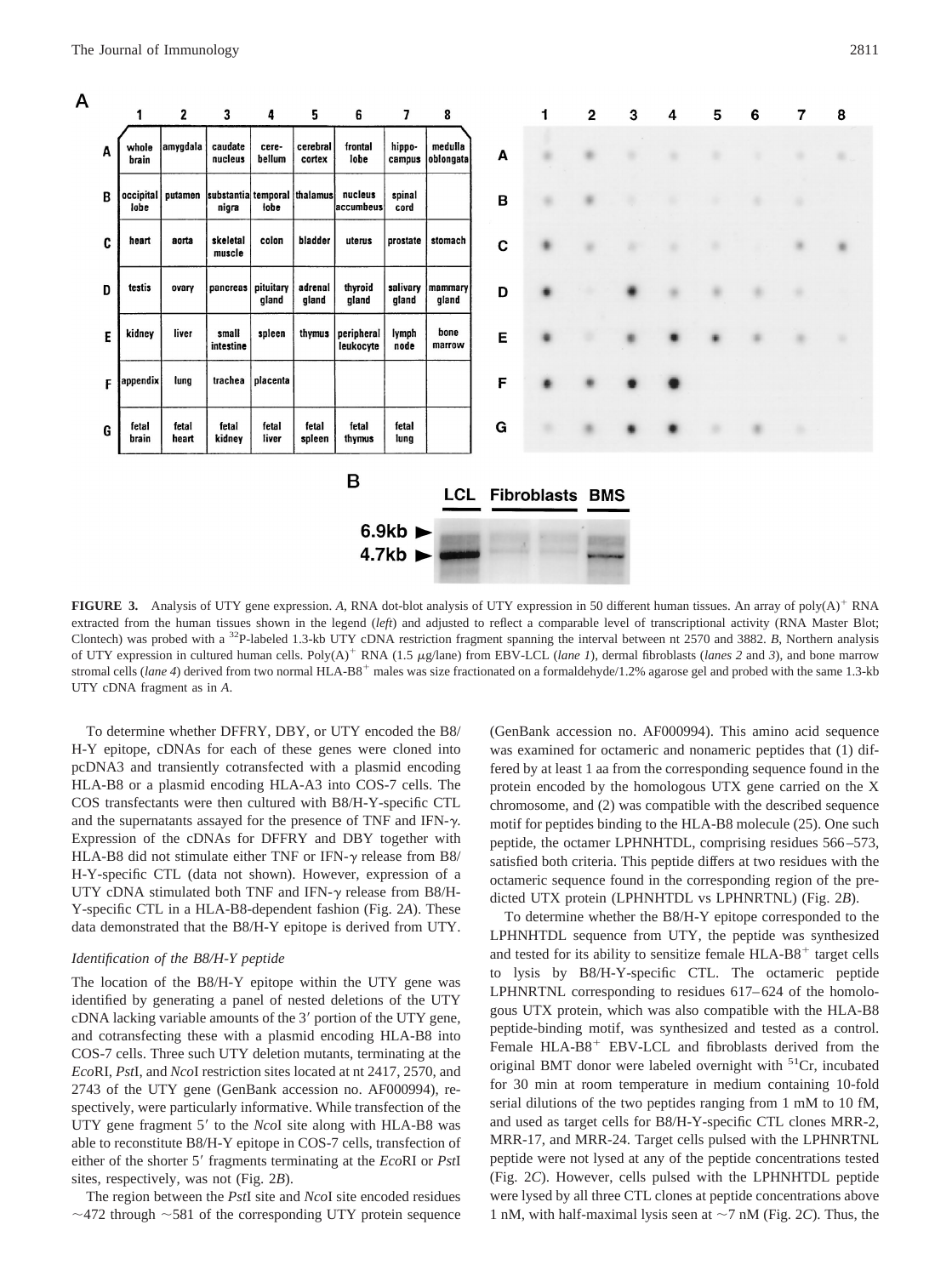

**FIGURE 4.** Expression of the B8/H-Y epitope in cultured cells. *A*, Cytolytic activity of representative B8/H-Y-specific CTL clone MRR-24 against EBV-transformed B cell lines (EBV-LCL), PHA-stimulated T cell blasts, acute myeloid leukemia (AML) blasts, fibroblasts, and bone marrow stromal cells derived from HLA-B8<sup>+</sup> males with cytogenetically normal Y chromosomes. *B*, Cytolytic activity of  $CD8<sup>+</sup>$  CTL clones MRR-24 and SKH-13, specific for B8/H-Y and a distinct minor H Ag presented by HLA-A2, respectively, against EBV-LCL, fibroblasts, and bone marrow stromal cells derived from a HLA- $A2^+/HLA-B8^+$  normal male donor, at an E:T ratio of 5:1. The mean and SD of triplicate determinations are indicated.

LPHNHTDL peptide sequence defines the HLA-B8-restricted H-Y epitope derived from UTY.

# *Expression of the UTY gene and of the B8/H-Y epitope in various tissues and cultured cell types*

Previous studies have established that the human UTY gene is transcribed in spleen, thymus, peripheral blood leukocytes, prostate, testis, and small and large bowel (23). In an attempt to more comprehensively define the expression of the UTY gene in different tissues, Northern blot analysis was performed using a dot-blot array of  $poly(A)^+$  RNA extracted from 50 different human tissues, in which the mass of RNA from each tissue has been adjusted to reflect comparable levels of transcriptional activity. Hybridization with a  $^{32}P$ -labeled 1.3-kb cDNA derived from the 5' portion of the UTY gene (spanning the region encoding the B8/H-Y epitope) confirmed the presence of UTY transcripts in a wide range of tissues (Fig. 3*A*). Significant UTY expression was found in many of the major organs tested, with the notable exception of the liver, which showed only a low level of UTY expression. When the blot in Fig. 3*A* was stripped and reprobed with a 32P-labeled 1.4-kb cDNA derived from the human CD45 gene (spanning nt 1525– 2963 of GenBank accession no. Y00638), CD45 transcripts were detected in several nonhemopoietic organs, including placenta, lung, appendix, small intestine, and stomach (data not shown). This suggested that UTY expression in these organs might be due at least in part to infiltration by hemopoietic cells expressing UTY. Very weak hybridization of the UTY probe with  $poly(A)^+$  RNA extracted from ovary and uterus was most likely attributable to cross-hybridization with transcripts from the UTX gene (23). Northern analysis of  $poly(A)^+$  RNA extracted from cultured human cell types demonstrated the presence of UTY transcripts in hemopoietic cells such as EBV-transformed B cell lines as well as nonhemopoietic cell types such as dermal fibroblasts and bone marrow stromal cells (Fig. 3*B*). In all three cell types, the *Pst*I-*Bam*HI UTY probe hybridized with at least three distinct transcripts measuring between 4.7 and 6.9 kb in size, similar to UTY RNA species identified in previous studies (23). This probe hybridized only very weakly with a single  $\sim 6.9$ -kb transcript in  $poly(A)^+$  RNA derived from female EBV-LCL and female fibroblasts (data not shown), and this again was most likely attributable to cross-hybridization with transcripts from the UTX gene.

Despite the broad expression of the UTY gene as inferred from RNA analysis, expression of the B8/H-Y epitope as determined by in vitro cytotoxicity assays showed clear cell-type specificity (12). B8/H-Y-specific CTL clones demonstrated robust lytic activity against hemopoietic target cells such as cultured EBV-LCL, PHAstimulated T cell blasts, and primary leukemic blasts, but not against cultured nonhemopoietic target cells such as dermal fibroblasts and bone marrow stromal cells derived from HLA-B8 $^+$  male donors (Fig. 4A). The HLA-B8<sup>+</sup> male fibroblasts and bone marrow stromal cells were not intrinsically resistant to lysis by  $CD8<sup>+</sup>$ minor H Ag-specific CTL because they were lysed by a  $CD8<sup>+</sup>$ CTL clone specific for a HLA-A2-restricted minor H Ag (Fig. 4*B*). Moreover, fibroblasts from  $HLA-B8$ <sup>+</sup> males pulsed with synthetic LPHNHTDL peptide were recognized by B8/H-Y-specific CTL as efficiently as female  $HLA-B8$ <sup>+</sup> EBV-LCL pulsed with peptide, with comparable levels of lysis and an identical concentration required for half-maximal lysis (data not shown). Thus, the failure of B8/H-Y-specific CTL to recognize fibroblasts and bone marrow stromal cells from male  $HLA-B8$ <sup>+</sup> donors cannot be attributed to their inability to present Ag or be lysed by CTL, but is more likely due to insufficient levels or inefficient processing of UTY protein in these cell types.

# **Discussion**

The results of this study demonstrate that the octameric peptide LPHNHTDL of the human UTY gene defines a novel H-Y Ag presented by HLA-B8. Using cell lines derived from  $HLA-B8$ <sup>+</sup> males with terminal deletions of the Y chromosome as target cells for cytotoxicity assays, the gene controlling expression of the B8/H-Y epitope was localized to the Y chromosome interval defined by the STSs sY69 and sY88, which includes the UTY locus. Expression of UTY, but not DFFRY or DBY, cDNAs in COS-7 cells stimulated TNF and IFN- $\gamma$  release from B8/H-Y-specific CTL in a HLA-B8dependent manner, and analysis of UTY cDNAs with nested 3' deletions localized the epitope to a 173-nt interval in the 5' half of the gene. The synthetic octameric peptide LPHNHTDL, corresponding to aa residues 566–573 of the UTY protein and encoded within the critical 173-nt interval, sensitized target cells from HLA-B8 $^+$  females to lysis by B8/H-Y-specific CTL. The synthetic LPHNRTNL peptide corresponding to the homologous region of the X chromosome-encoded UTX protein showed no such sensitization.

The HLA-B8-restricted H-Y epitope is the third human H-Y Ag identified to date, and it is likely that additional H-Y epitopes remain to be identified (26). Each of the human H-Y epitopes found to date are encoded by either the SMCY (10, 11) or UTY genes, both of which belong to that class of Y chromosome genes that have homologues on the X chromosome and are transcribed widely in tissues outside the testes (23, 27). Although derived from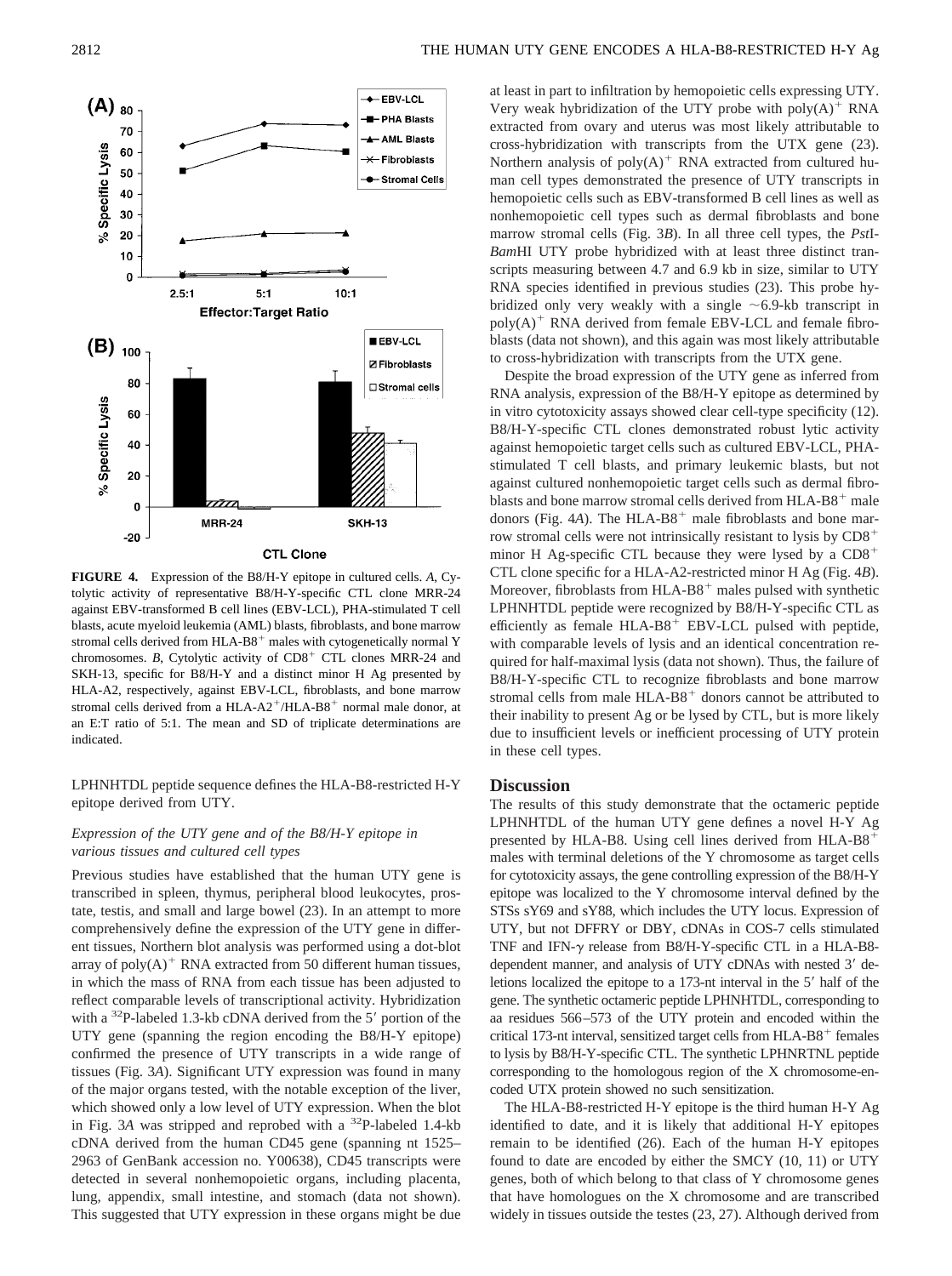a common ancestor, the X and Y isoforms of these genes have diverged in sequence due to the lack of recombination between the X and Y chromosomes over the vast majority of their length (28). A second class of human Y chromosome genes characterized by transcription exclusively in the testes has also been identified (23, 27). Whether this class of Y chromosome genes with testes-specific expression can elicit responses from female T cells either in vivo or in vitro remains to be determined.

A role for H-Y Ags in graft-vs-host disease (GVHD) occurring after MHC-matched allogeneic HCT has been suggested by studies in animal models and in humans. Some clinical studies have shown that male recipients of female marrow are at an increased risk for the development of both GVHD (29) and therapeutic graft-vs-leukemia (GVL) (A. Gratwohl, unpublished data) when compared with other donor/recipient gender combinations. Other studies, however, have demonstrated that sex mismatch in either direction elevates GVHD risk (30–32), a finding that is not fully explained by a model in which female T cell responses against male H-Y Ags are responsible for the increased risk. Still other studies have failed to find any significant contribution of donor/recipient gender disparity to GVHD risk (33). There are several possible explanations for the failure to demonstrate a consistent effect of donor/recipient gender disparity on GVHD risk in MHC-compatible transplantation in the outbred human population. Possibilities supported by data from either animal or human studies include masking of the effects of Y-chromosome-encoded histocompatibility determinants by the large number of disparities at autosomally encoded histocompatibility loci (34), immunodominance of autosomal minor H Ags over H-Y Ags (35–38), and H-Y nonresponsiveness due to genotype of donor and recipient at the MHC (8). The identification of H-Y epitopes such as those encoded by SMCY (10, 11) and UTY and their MHC-restricting alleles should facilitate studies to evaluate the contribution of H-Y-specific T cell responses to  $GVHD$  in female $\rightarrow$ male transplant pairs. For example, MHC tetramers complexed with the relevant H-Y peptide could be used to detect and quantitate H-Y-specific T cell responses in blood and at tissue sites of GVHD (39, 40). Such techniques have recently been used to quantitate circulating  $CDS<sup>+</sup> CTL$  specific for the HLA-A2- and HLA-B7-restricted H-Y epitopes derived from SMCY in the blood of sex-mismatched (female $\rightarrow$ male) allogeneic HCT recipients (41).

Minor histocompatibility Ags that are restricted in their expression to hemopoietic cells or selected hemopoietic lineages have been suggested as targets for T cell therapy alter allogeneic HCT to induce graft-vs-leukemia activity without causing GVHD (12, 42–45). Several observations suggest that the B8/H-Y Ag encoded by UTY may be a suitable target for GVL therapy. First, the male patient from whom the B8/H-Y-specific CTL were isolated did not develop significant GVHD. Second, the B8/H-Y-specific CTL demonstrated robust lytic activity in vitro against normal recipient hemopoietic cells, including leukemic blasts, but not against skin fibroblasts. Finally, the B8/H-Y-specific CTL clones were effective in preventing engraftment of human acute myelogenous leukemia in nonobese diabetic/SCID mice, demonstrating that the Ag was expressed on leukemic stem cells (46). The finding that expression of UTY is detected in both hemopoietic and nonhemopoietic cells including fibroblasts does not preclude its use as a target for GVL, because many candidate tumor Ags including melanosome-associated proteins (47) and telomerase (48) are also expressed in normal cells. Additional studies to elucidate the potential role of UTY as a target for GVHD or GVL responses in humans are now in progress and should determine whether immune responses to B8/ H-Y can be exploited to therapeutic advantage following  $female \rightarrow male~hemopoietic~cell~transplantation.$ 

*Note added in proof.* Since submission of our manuscript, Pierce et al. have reported (*J. Immunol. 163:6360*) that the human DFFRY (USP9Y) gene encodes an HLA-A1-restricted H-Y Ag.

# **Acknowledgments**

We thank Alexander Rudensky (Howard Hughes Medical Institute and Department of Immunology, University of Washington) for the use of the peptide synthesizer, and Laura Brown (Howard Hughes Medical Institute and Whitehead Institute) for generous assistance with EBV-transformed B cell lines.

### **References**

- 1. Eichwald, E. J., and C. R. Silmser. 1955. Untitled. *Transplant. Bull. 2:148.*
- 2. Goulmy, E., A. Termijtelen, B. A. Bradley, and J. J. van Rood. 1977. Y-antigen killing by T cells of women is restricted by HLA. *Nature 266:544.*
- 3. Voogt, P. J., W. E. Fibbe, W. A. Marijt, E. Goulmy, W. F. Veenhof, M. Hamilton, A. Brand, F. E. Zwann, R. Willemze, J. J. van Rood, et al. 1990. Rejection of bone-marrow graft by recipient-derived cytotoxic T lymphocytes against minor histocompatibility antigens. *Lancet 335:131.*
- 4. Gordon, R. D., E. Simpson, and L. E. Samelson. 1975. In vitro cell-mediated immune responses to the male specific (H-Y) antigen in mice. *J. Exp. Med. 142:1108.*
- 5. Gordon, R. D., and E. Simpson. 1977. Immune-response gene control of cytotoxic T-cell responses to H-Y. *Transplant. Proc. 9:885.*
- 6. Goulmy, E., A. Termijtelen, B. A. Bradley, and J. J. van Rood. 1976. Alloimmunity to human H-Y. *Lancet 2:1206.*
- 7. Scott, D. M., I. E. Ehrmann, P. S. Ellis, C. E. Bishop, A. I. Agulnik, E. Simpson, and M. J. Mitchell. 1995. Identification of a mouse male-specific transplantation antigen, H-Y. *Nature 376:695.*
- 8. Simpson, E., D. Scott, and P. Chandler. 1997. The male-specific histocompatibility antigen, H-Y: a history of transplantation, immune response genes, sex determination and expression cloning. *Annu. Rev. Immunol. 15:39.*
- 9. Greenfield, A., D. Scott, D. Pennisi, I. Ehrmann, P. Ellis, L. Cooper, E. Simpson, and P. Koopman. 1996. An H-YDb epitope is encoded by a novel mouse Y chromosome gene. *Nat. Genet. 14:474.*
- 10. Meadows, L., W. Wang, J. M. den Haan, E. Blokland, C. Reinhardus, J. W. Drijfhout, J. Shabanowitz, R. Pierce, A. I. Agulnik, C. E. Bishop, et al. 1997. The HLA-A\*0201-restricted H-Y antigen contains a posttranslationally modified cysteine that significantly affects T cell recognition. *Immunity 6:273.*
- 11. Wang, W., L. R. Meadows, J. M. den Haan, N. E. Sherman, Y. Chen, E. Blokland, J. Shabanowitz, A. I. Agulnik, R. C. Hendrickson, C. E. Bishop, et al. 1995. Human H-Y: a male-specific histocompatibility antigen derived from the SMCY protein. *Science 269:1588.*
- 12. Warren, E. H., P. D. Greenberg, and S. R. Riddell. 1998. Cytotoxic T-lymphocyte-defined human minor histocompatibility antigens with a restricted tissue distribution. *Blood 91:2197.*
- 13. De Bueger, M., A. Bakker, J. J. Van Rood, F. Van der Woude, and E. Goulmy. 1992. Tissue distribution of human minor histocompatibility antigens: ubiquitous versus restricted tissue distribution indicates heterogeneity among human cytotoxic T lymphocyte-defined non-MHC antigens. *J. Immunol. 149:1788.*
- 14. Brodie, S. J., D. A. Lewinsohn, B. K. Patterson, D. Jiyamapa, J. Krieger, L. Corey, P. D. Greenberg, and S. R. Riddell. 1999. In vivo migration and function of transferred HIV-1-specific cytotoxic T cells. *Nat. Med. 5:34.*
- 15. Goulmy, E., A. van Leeuwen, E. Blokland, E. S. Sachs, and J. P. Geraedts. 1983. The recognition of abnormal sex chromosome constitution by HLA- restricted anti-H-Y cytotoxic T cells and antibody. *Immunogenetics 17:523.*
- 16. Simpson, E., P. Chandler, E. Goulmy, C. M. Disteche, M. A. Ferguson-Smith, and D. C. Page. 1987. Separation of the genetic loci for the H-Y antigen and for testis determination on human Y chromosome. *Nature 326:876.*
- 17. O'Reilly, A. J., N. A. Affara, E. Simpson, P. Chandler, E. Goulmy, and M. A. Ferguson-Smith. 1992. A molecular deletion map of the Y chromosome long arm defining X and autosomal homologous regions and the localization of the HYA locus to the proximal region of the Yq euchromatin. *Hum. Mol. Genet. 1:379.*
- 18. Vollrath, D., S. Foote, A. Hilton, L. G. Brown, P. Beer-Romero, J. S. Bogan, and D. C. Page. 1992. The human Y chromosome: a 43-interval map based on naturally occurring deletions. *Science 258:52.*
- 19. Riddell, S. R., M. Rabin, A. P. Geballe, W. J. Britt, and P. D. Greenberg. 1991. Class I MHC-restricted cytotoxic T lymphocyte recognition of cells infected with human cytomegalovirus does not require endogenous viral gene expression. *J. Immunol. 146:2795.*
- 20. Gartner, S., and H. S. Kaplan. 1980. Long-term culture of human bone marrow cells. *Proc. Natl. Acad. Sci. USA 77:4756.*
- 21. Roecklein, B. A., and B. Torok-Storb. 1995. Functionally distinct human marrow stromal cell lines immortalized by transduction with the human papilloma virus E6/E7 genes. *Blood 85:997.*
- 22. Austgulen, R., T. Espevik, J. Hammerstrom, and J. Nissen-Meyer. 1986. Role of monocyte cytotoxic factor in cytolysis of actinomycin D-treated WEHI 164 cells mediated by freshly isolated human adherent mononuclear blood cells. *Cancer Res. 46:4566.*
- 23. Lahn, B. T., and D. C. Page. 1997. Functional coherence of the human Y chromosome. *Science 278:675.*